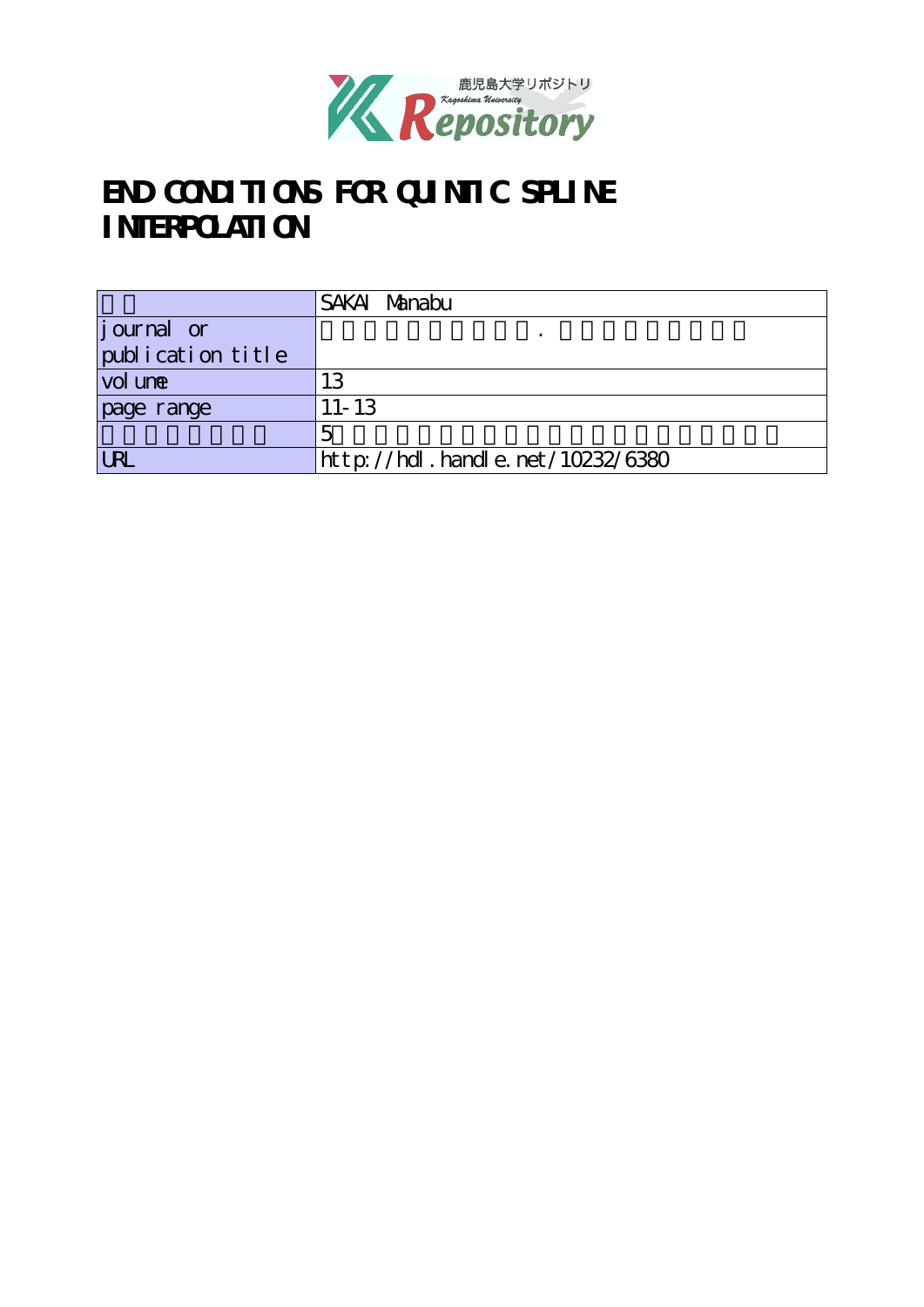## **END CONDITIONS FOR QUINTIC SPLINE INTERPOLATION**

|                    | SAKAI Manabu                              |  |
|--------------------|-------------------------------------------|--|
| <i>j</i> ournal or |                                           |  |
| publication title  |                                           |  |
| vol une            | 13                                        |  |
| page range         | $11 - 13$                                 |  |
|                    |                                           |  |
| <b>LRL</b>         | $http$ ://hdl. handle. net/10232/00003974 |  |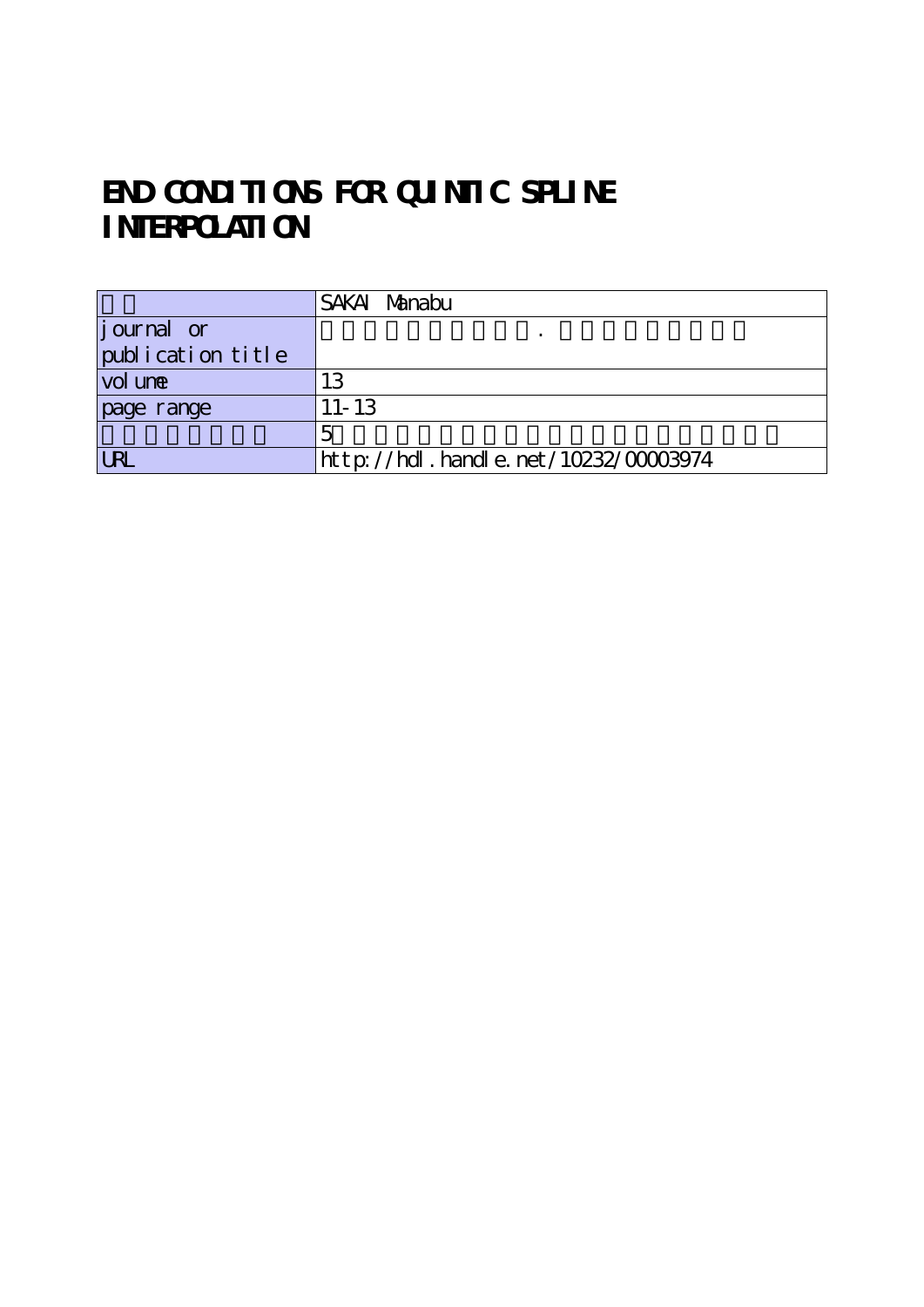Rep. Fae. Sci. Kagoshima Univ., (Math., Phys. & Chem.), No. 13, p. 11-13, 1980

### END CONDITIONS FOR OUINTIG SPLINE INTERPOLATION

By

Manabu SAKAI\* (Received Feb. 4, 1980)

#### Abstract

The parameters which determine quintic spline are used to give more accurate approximations than those from the quintic spline with little additional computational effort. A selection of numerical results is presented in Tables 1-3.

### 1. Introduction and description of method

Let s be a quintic spline, with equally spaced knots  $t_i$  ( $t_i=ih$ ;  $nh=1$ ) interpolating to the given function y at the knots. Since there are  $(n+5)$  parameters, the determination of the spline entails the use of special four equations (end conditions). the present paper we shall consider the following end conditions:

(1)

$$
s_n^{\scriptscriptstyle (4)}+\alpha_2s_{n-1}^{\scriptscriptstyle (4)}+\beta_2s_{n-2}^{\scriptscriptstyle (4)}=c_n,\ \ s_n^{\scriptscriptstyle (4)}+\gamma_2s_{n-1}^{\scriptscriptstyle (4)}+\delta_2s_{n-2}^{\scriptscriptstyle (4)}+\eta_2s_{n-3}^{\scriptscriptstyle (4)}=c_{n-1}\,.
$$

 $s_0^{(4)} + \alpha_1 s_1^{(4)} + \beta_1 s_2^{(4)} = c_0$ ,  $s_0^{(4)} + \gamma_1 s_1^{(4)} + \delta_1 s_2^{(4)} + \eta_1 s_3^{(4)} = c_1$ ,

Letting  $\theta$  and  $\kappa(|\theta| > |\kappa| > 1)$  be the roots of the quartic polynomial  $t^4 + 26t^3 + 66t^2 +$  $26t+1=0$ ,  $p_i(t)=1+\alpha_i t+\beta_i t^2$  and  $q_i(t)=1+\gamma_i t+\delta_i t^2+\eta_i t^3$ , we have

THEOREM 1  $([3])$  Let s be an interpolatory quintic spline which agrees with the smooth function y at the uniform knots and satisfies the conditions (1). If  $p_i(1/\theta)q_i(1/\kappa)-p_i(1/\kappa)q_i$  $(1/\theta) \neq 0$  we have in the interval bounded away from the end points  $t=0, 1$ 

$$
s'_{i} = y''_{i} + (h^{6}/5040) y''_{i} + O(h^{8})
$$
  

$$
s''_{i} = y''_{i} + (h^{4}/720) y'^{6}_{i} - (h^{6}/3360) y'^{8}_{i} + O(h^{8}).
$$

PROOF. From the relationship between the function values and the fourth derivatives of the quintic spline:

$$
(1/120) (s_{i+2}^{(4)} + 26s_{i+1}^{(4)} + 66s_{i}^{(4)} + 26s_{i-1}^{(4)} + s_{i-2}^{(4)})
$$
  
=  $(1/h^4)(s_{i+2} - 4s_{i+1} + 6s_i - 4s_{i-1} + s_{i-2}),$   
 $(1/120) \{ (s_{i+2}^{(4)} - y_{i+2}^{(4)}) + 26 (s_{i+1}^{(4)} - y_{i+1}^{(4)}) + 66 (s_i^{(4)} - y_i^{(4)}) + 26 (s_{i-1}^{(4)} - y_{i-1}^{(4)})$   
+  $(s_{i-2}^{(4)} - y_{i-2}^{(4)}) = -(h^2/12) y_i^{(6)} - (h^4/60) y_i^{(8)} + O(h^6).$ 

Hence we have the asymptotic expansion:

<sup>\*</sup> Department of Mathematics, Kagoshima University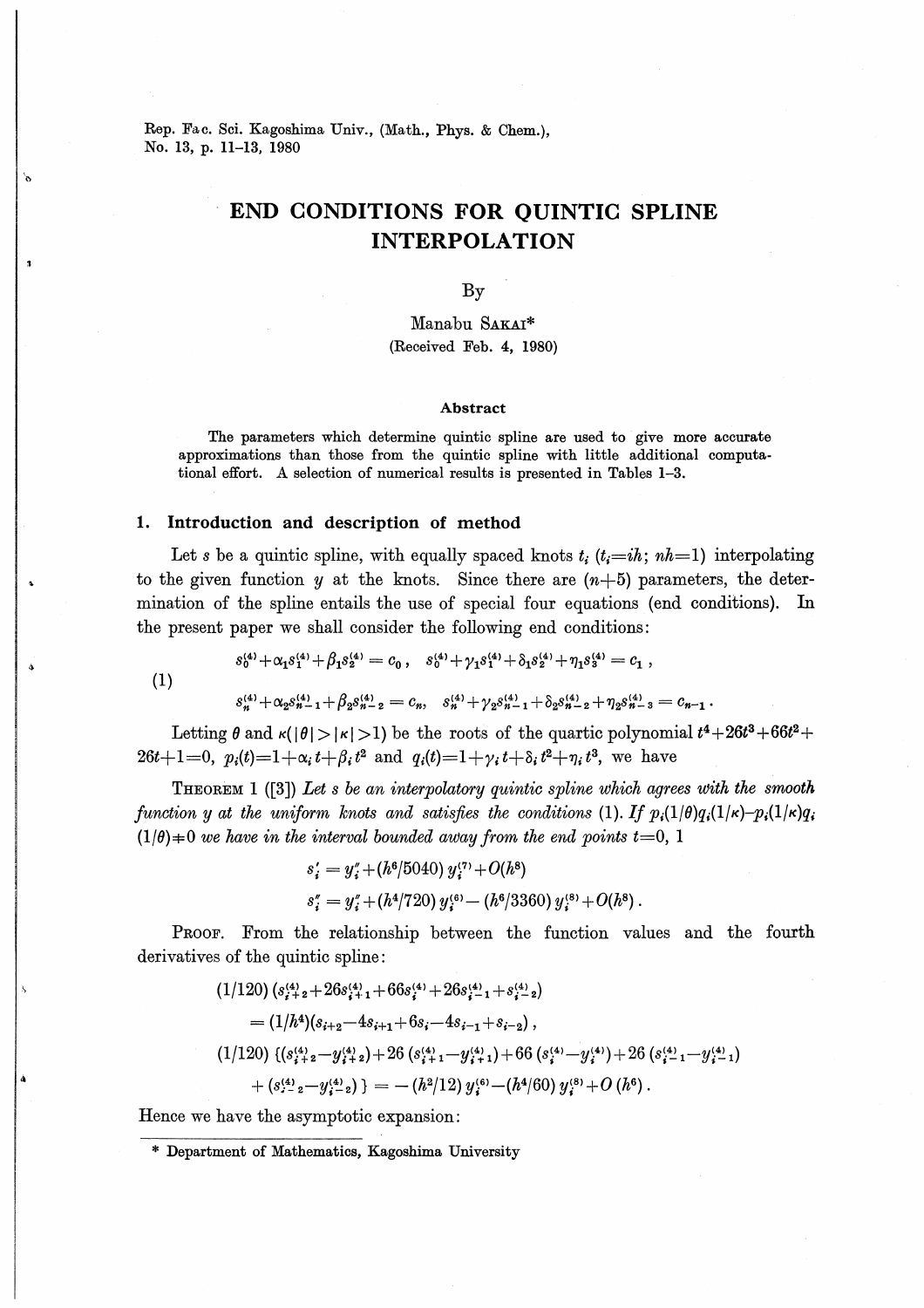$$
s_i^{(4)} = y_i^{(4)} - (h^2/12) y_i^{(6)} + (h^4/240) y_i^{(8)} + O(h^6)
$$

in the interval bounded away from the end points.

Since 
$$
h^2s_i'' = (2s_i - 5s_{i+1} + 4s_{i+2} - s_{i+3}) + h^4(18s_i^{(4)} + 65s_{i+1}^{(4)} + 26s_{i+2}^{(4)} + s_{i+3}^{(4)})/120
$$

$$
hs_i' = (-11s_i + 3s_{i+1} - 3s_{i+2} + s_{i+3}) + h^4(-19s_i'^4 - 108s_{i+1}'^4 - 51s_{i+2}'^4 - 2s_{i+3}'^4)/720,
$$

we have the desired result (Hoskins and McMaster [1972]).

By arguments similar to those of Theorem 1 we arrive at

THEOREM 2. Let s be an interpolatory quintic spline subject to the conditions:  $A^r s_0^{(4)} = A^{r+1} s_0^{(4)} = 0$  and  $V^r s_n^{(4)} = V^{r+1} s_n^{(4)} = 0$  (r=6, 7, ...). Then we have the same asymptotic expansion of Theorem 1 for all i  $(0 \le i \le n)$ .

Using Taylor series we obtain

COROLLARY. Let the hypotheses of Theorem 2 hold. Then we have

(2) 
$$
(1/5040) (-s'_{i+3}+6s'_{i+2}-15s'_{i+1}+5060s'_{i}-15s'_{i-1}+6s'_{i-2}-s'_{i-3})
$$

$$
= y'_{i} + O(h^{8})
$$

$$
(3) \qquad (1/720)\,(-s''_{i+2}+4s''_{i+1}+714s''_i+4s''_{i-1}-s''_{i-2})=y''_i+O\,(h^6)
$$

(4) 
$$
(1/7560) (4s''_{i+3}-34.5s''_{i+2}+102s''_{i+1}+7417s''_i+102s''_{i-1}-34.5s''_{i-2}+4s''_{i-3})
$$

$$
= y''_i + O(h^8).
$$

In order to obtain a coefficient matrix of band width five, we shall require to rewrite the end condition  $A^r s_0^{(4)} = 0$  in the form:

$$
s_0^{(4)} + a_r s_1^{(4)} + b_r s_2^{(4)} + c_r s_3^{(4)} = \cdots
$$

where

|               | $r=5$ |        |           |                                         |
|---------------|-------|--------|-----------|-----------------------------------------|
| $a_{\bullet}$ | 27    | 26     | 8229/317  | $59805/2304 \cdots 26+1/\theta$         |
| $b_{\rm r}$   | 67    | 65     | 20571/317 | $149490/2304 \cdots -\theta(\theta+26)$ |
| $c_{r}$       | 25    | 304/13 | 7363/317  | $53469/2304 \cdots -\theta$             |

In using (2), (3) and (4), the end conditions  $A^r s_0^{(4)} = V^r s_0^{(4)} = 0$  (r=7, 8) would give rise to the better approximations.

#### **Numerical Illustration**  $2.$

In this section we shall consider the application of the above stated method by the sample functions under the end conditions:

$$
A^{7} s_0^{(4)} = A^{8} s_0^{(4)} = 0 \text{ and } F^{7} s_n^{(4)} = F^{8} s_n^{(4)} = 0.
$$

12